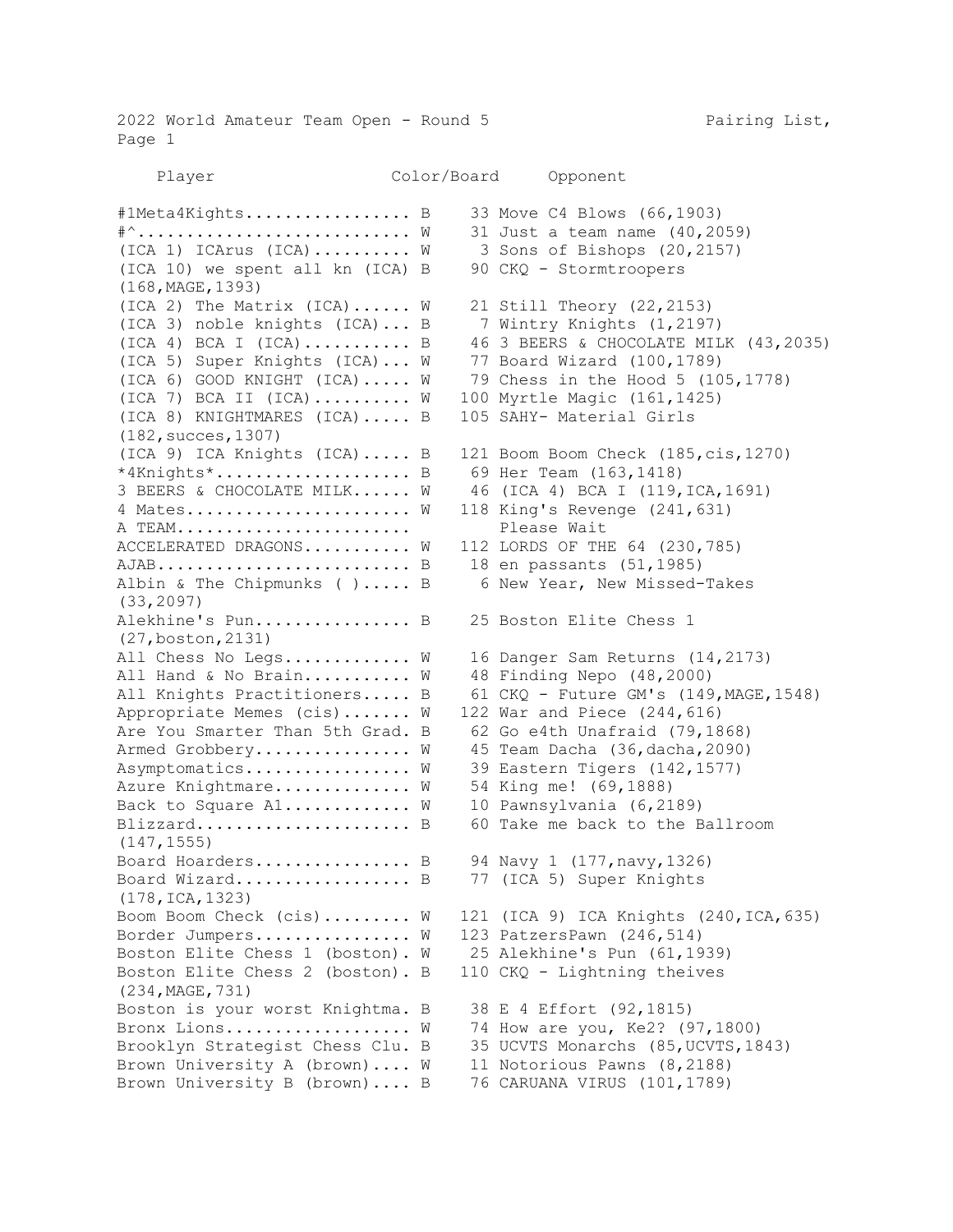CARUANA VIRUS................ W 76 Brown University B (169,brown,1388) Caruanicron Variant.......... W 67 KNIGHTS OF COLUMBIA (84,1847) Chaturanga....................  $W$  41 CKQ - All Stars (159, MAGE, 1427) Check, Please!................ W 95 Zzee TD (179,1322) Check-file-A.................. W 70 Scarsdale Old Fox (160,1427) Chess Bezos..................... BYE REQUESTED(0.5) Chess in the Hood  $5 \ldots \ldots \ldots$ . B 79 (ICA 6) GOOD KNIGHT (205, ICA, 1135) Chess Middle.................. W 108 GILL KNIGHTS (187,1237) Chess Nuts Roasting on an Ope. W 20 Knightmare5 (18,2162) Chess Rocks..................... B 115 thx4urQueen (239,648) CHESSAHOLICS #1 (WOJO)........ W 44 WILD HORSES (2,2194) Chessaholics 2 (WOJO)........ W 119 royal academy three (252,royal,101) Chessbrah Power Bottoms....... B 113 SAHY-- Dawn of the Knights (235,succes,727) Chessin Out ( )...............  $W = 5$  ChessNyc1 (28, NYCHE, 2129) ChessNyc1 (NYCHE)............... B 5 Chessin Out (45, ,2030) ChessNyc2 (NYCHE)............. B 51 Zugzwang Clan (133,1627) ChessNyc3 (NYCHE)............. B 103 Ready's Pawndemic (219, HARRY, 944) ChessNyc4 (NYCHE)............. W 102 She said she was 1800 (173,1357) CKQ - A team (MAGE)........... B 96 UCVTS Knights (250, UCVTS, 232) CKQ - All Stars (MAGE)........ B 41 Chaturanga (108,1755) CKQ - Expendables (MAGE)...... B 80 Omicron East (106,1773) CKQ - Fantastic four (MAGE)... B 30 Omi-Chronos (12,2177) CKQ - Four knights (MAGE)..... B 42 Ersatz Wildebeasts (110,1736) CKQ - Future GM's (MAGE)...... W 61 All Knights Practitioners (78,1869) CKQ - Griffindors (MAGE)...... W 72 Nepo Played What?? (113,1712) CKQ - Jersey boys (MAGE)...... W 92 West Orange Knights (171,wocc,1385) CKQ - Lightning theives (MAGE) W 110 Boston Elite Chess 2 (189,boston,1229) CKQ - Rafa21 (MAGE)........... B 4 King Fu Masters (3,2193) CKQ - Stormtroopers (MAGE).... W 90 (ICA 10) we spent all knight (213,ICA,1008) CKQ - Wonder women (MAGE)..... B 64 YaacAttack Dacha Squad (81,1859) CKQ-LAST STAND (MAGE)......... W 40 Knights Out (144,1565) Club Degenerates............ W 88 NYCA Team C (195, nyca, 1199) Cornell Team A (cornel)....... W 29 Moderna Defense: Omicron (107,modern,1758) Cornell Team C (cornel)....... B 55 ROCHESTER 2 (70, ROCK, 1886) Cornell Team D (cornel)....... W 104 Sea Pancakes (222,trcc,892) Corona Exchange Variation..... B 1 GMs4life (11,2181) Counterattack Crew............. B 52 Free Max B: The wave (64,1914) Covid Attack, Omicron Variati. W 37 John Cena Position (129,1649) Danger Sam Returns............ B 16 All Chess No Legs (49,1994) Deep Blue Devils............. W 8 Tactical Shots (4,2192) DeezKnights................... W 50 Prof L. Axis (131,1641) Destructive Knights and Bisho. W 32 Omipawns (123,1672) Doyle's Destroyers............ B 93 SAHY- Knights of the Squa (174,succes,1347) Dr. Toad's Chess Trackers..... W 56 Duda, where's my Carlsen? (71,1883)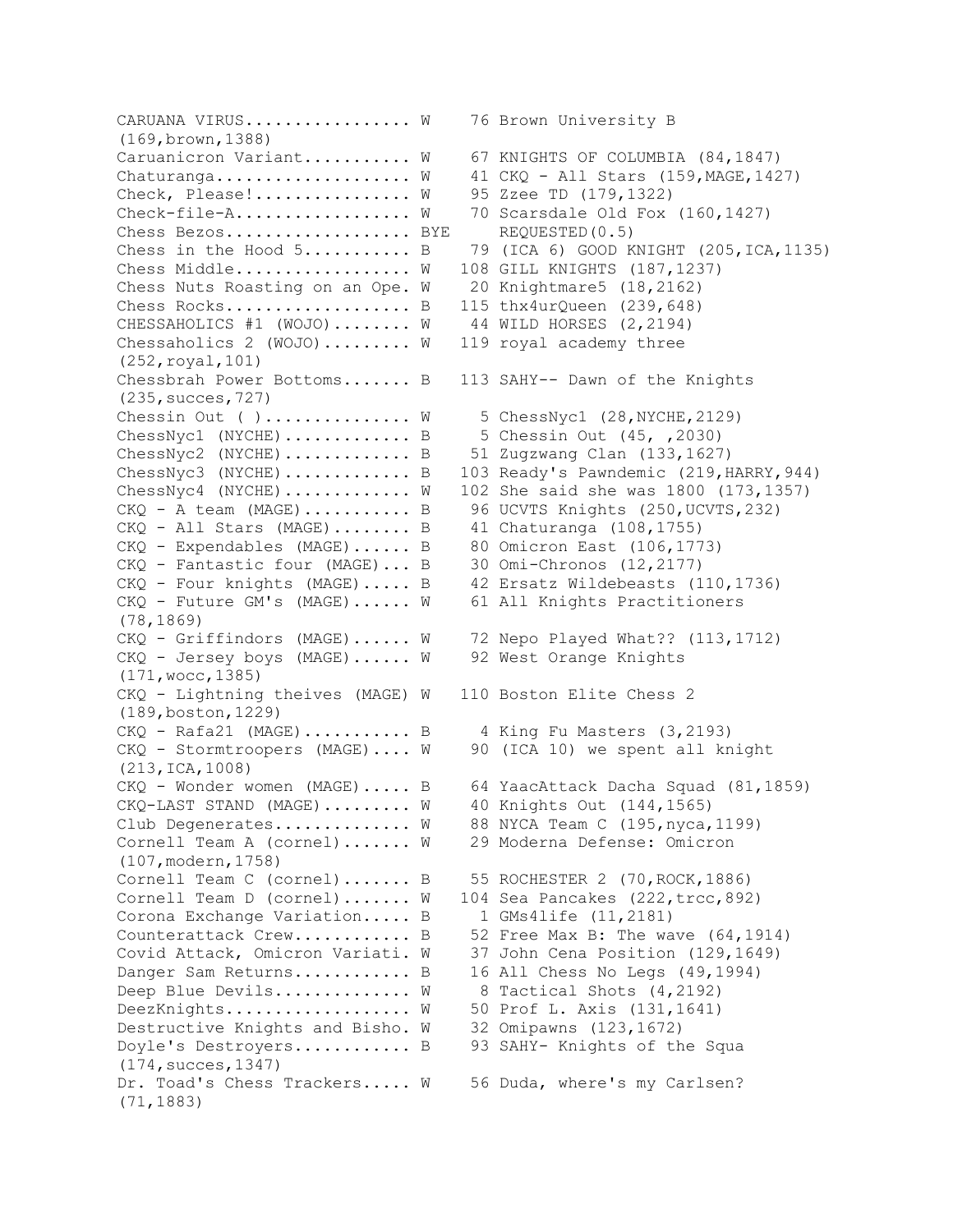Duda, where's my Carlsen?..... B 56 Dr. Toad's Chess Trackers (139,1588) Dynamic Home Creations........ W 120 royal academy one (254,royal,nnnn) E 4 Effort................... W 38 Boston is your worst Knightma (134,1625) EAGLEC22 ( )................... B 111 Rutgers Scarlet Knights (190,1220) East Brunswick Chess Club..... W 97 Four Knights (207,1106) Eastern Tigers................. B 39 Asymptomatics (94,1810) En Passant or Checkmate....... B 91 Westpoint 1 (170, west, 1387) en passants.................. W 18 AJAB (16,2165) Ersatz Wildebeasts........... W 42 CKQ - Four knights (218, MAGE, 953) Fartlsen Forever.............. B 49 Pushing Pawns (58,1944) Fighting Inflation by Deflati. W 59 Rookie Four (Re4) (146,1561) Finally, we can lose in perso. W 71 Masked Maters (165,1413) Finding Nepo.................. B 48 All Hand & No Brain (128,1654) Finegold's Chair................ B 101 KQC Kings of Chess (214, KQC, 1001) Flying King.................... B 63 karamelashum (151,1525) Four Knights.................... B 97 East Brunswick Chess Club (112,1731) Four Knights in Quarantine.... B 34 Suffocating Chess Lives (124,1666) Four Strong Squares........... B 66 Veni Vidi Vici (83,1849) Free Max B: The wave......... W 52 Counterattack Crew (136,1610) French men don't fou'en mate.. W 98 Pure Freshman Class (209,cis,1079) French Variants.............. W 47 King Arthur and His 3 Knights (46,2026) GILL KNIGHTS.................. B 108 Chess Middle (229,798) GMs4life...................... W 1 Corona Exchange Variation (21,2156) Go e4th Unafraid............. W 62 Are You Smarter Than 5th Grad (150,1544) H Potter - Prisoner of (HARRY) B 106 Strangers in the Knight (183,1284) H Potter Chamber of Su (HARRY) W 43 Inflation's Finest (117,1695) H Potter Goblet of Pfi (HARRY) W 124 KQC Royals (247,KQC,370) Hamilton Chess Club.......... W 58 Waiting for Omega (145,1563) Hang Your King and Win a Priz. W 87 Missing Zo (148,1549) Her Team..................... W 69 \*4Knights\* (87,1832) High Rising 7'th Rank Pawn.... W 28 Tom Foolery (32,2116) Hou's Your Daddy?............ W 19 Re-U-Knighted (and it feels s (54,1967) How are you, Ke2?.............. B 74 Bronx Lions (167,1394) HydroxychloroKings: 2nd Dose.. B 9 PRINCETON TANGERINE (5,TIGERS,2191) Hyperactive Dragons........... B 73 OLD GUARD (96, ,1803) I KID You Not, We're Gonna Wi. W 78 KQC Knights of the Square Ta (181,KQC,1314) ICN........................... B 2 Moderna Chess Openings: Om (19,modern,2161) Imagine Winning.............. W 83 Rain Man (115,1699) Inflation's Finest............ B 43 H Potter Chamber of Surges (172,HARRY,1384) Innovators - South Jersey..... B 26 Team That Beat Us (29,2129) Isolated Pawns Need A Booster. W 36 Knight Riders (89,1825) Jarrett's Juggernaut.......... W 53 Terrifying Thrashers (65,1907)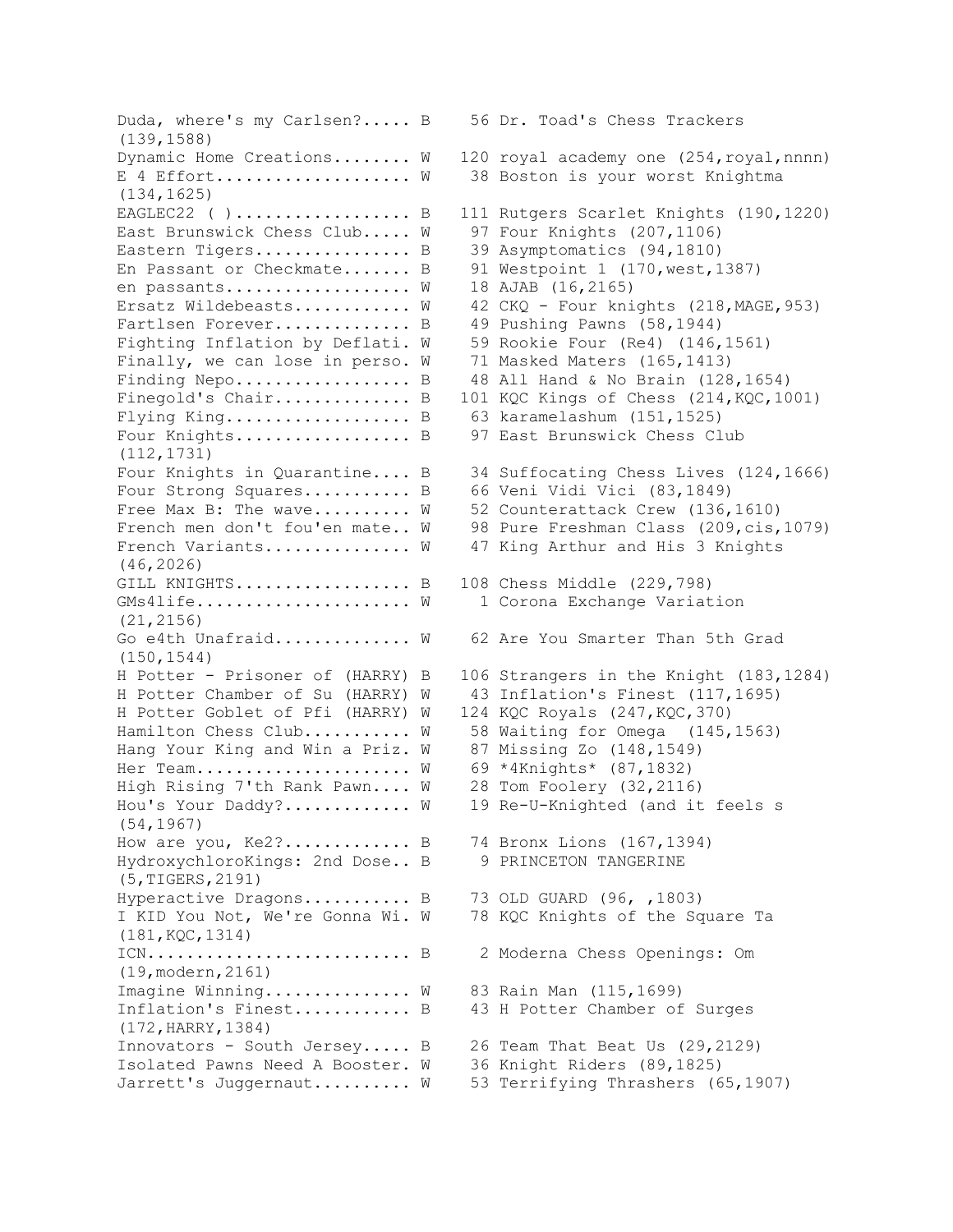John Cena Position............ B 37 Covid Attack, Omicron Variati (90,1824) Just a team name............... B  $31 \#^{\wedge}$  (118,1691) karamelashum................. W 63 Flying King (80,1863) Kasparov the friendly ghost... B 75 What's Your Team Name (175,1347) King Arthur and His 3 Knights. B 47 French Variants (126,1659) King Fu Masters.............. W 4 CKQ - Rafa21 (38, MAGE, 2084) King me!...................... B 54 Azure Knightmare (137,1605) King's Revenge................ B 118 4 Mates (204,1149) Knight Riders.................. B 36 Isolated Pawns Need A Booster (141,1580) Knightfight.................... B 109 Lowerbucks 1 (188,1234) Knightmare5.................... B 20 Chess Nuts Roasting on an Ope (53,1968) KNIGHTS OF COLUMBIA.......... B 67 Caruanicron Variant (154,1493) Knights Out..................... B 40 CKQ-LAST STAND (102, MAGE, 1787) Knights Who Say NIH........... B 85 Navy 2 (253, navy, nnnn) KQC Kings of Chess (KQC)...... W 101 Finegold's Chair (162,1418) KQC Knights of the Squar (KQC) B 78 I KID You Not, We're Gonna Wi (104,1779) KQC Queens of Chess (KQC)..... W 107 St. Joseph Metuchen NJ (225,849) KQC Royals (KQC)............... B 124 H Potter Goblet of Pfizer (238,HARRY,693) KQC Tempo & a Dream (KQC)..... B 13 NYCA Team A (9,nyca,2186) Kryptoknights................. B 65 Who Keres? (153,1494) KxC5.......................... W 14 Russian to Push Pawns in Ukra (10,2182) LI Kingsmen.................... B 15 Year of the Force (13,2174) LITTLES GAMBIT ( )........... W 68 MASKS UP, ZOOM ON (86, ,1836) London Lovers (cis)........... W 114 Midwood Elite (194,1207) LORDS OF THE  $64$ ............... B 112 ACCELERATED DRAGONS (192,1209) Losing Nepo - A true cl (ROCK) B  $17$  Yoog & Co. (15,2168) Lowerbucks 1................. W 109 Knightfight (227,825) Make Your Move................. B 84 Rockland Chess Club Losers (116,1697) Masked Maters................... B 71 Finally, we can lose in perso (91,1821) MASKS UP, ZOOM ON ( ).......... B 68 LITTLES GAMBIT (157, , 1443) Midwood Elite................. B 114 London Lovers (236,cis,723) Millburn Ninja Empire Chess T. W 117 Rock N Rooks (203,1155) Missing Zo...................... B 87 Hang Your King and Win a Priz (198,1166) Moderna Chess Opening (modern) W 2 ICN (24,2147) Moderna Defense: Omic (modern) B 29 Cornell Team A (34,cornel,2096) Move C4 Blows.................  $W = 33$  #1Meta4Kights (125,1660) My Pawn Identifies As A Queen. B 27 Sacred Heart University (98,1794) Myrtle Magic.................... B 100 (ICA 7) BCA II (212, ICA, 1020) MYRTLE MAYHEM.................... B 125 royal academy two  $(248, r \text{oyal}, 287)$ Navy 1 (navy)................ W 94 Board Hoarders (242,627) Navy 2 (navy)............... W 85 Knights Who Say NIH (130,1649) Nepo Played What??............ B 72 CKQ - Griffindors (226, MAGE, 846) Nepomniouchie................ W 12 Pieces Hittin' (42,2036) New Year, New Missed-Takes.... W 6 Albin & The Chipmunks (68, ,1890) Notorious Pawns............... B 11 Brown University A (41, brown, 2044)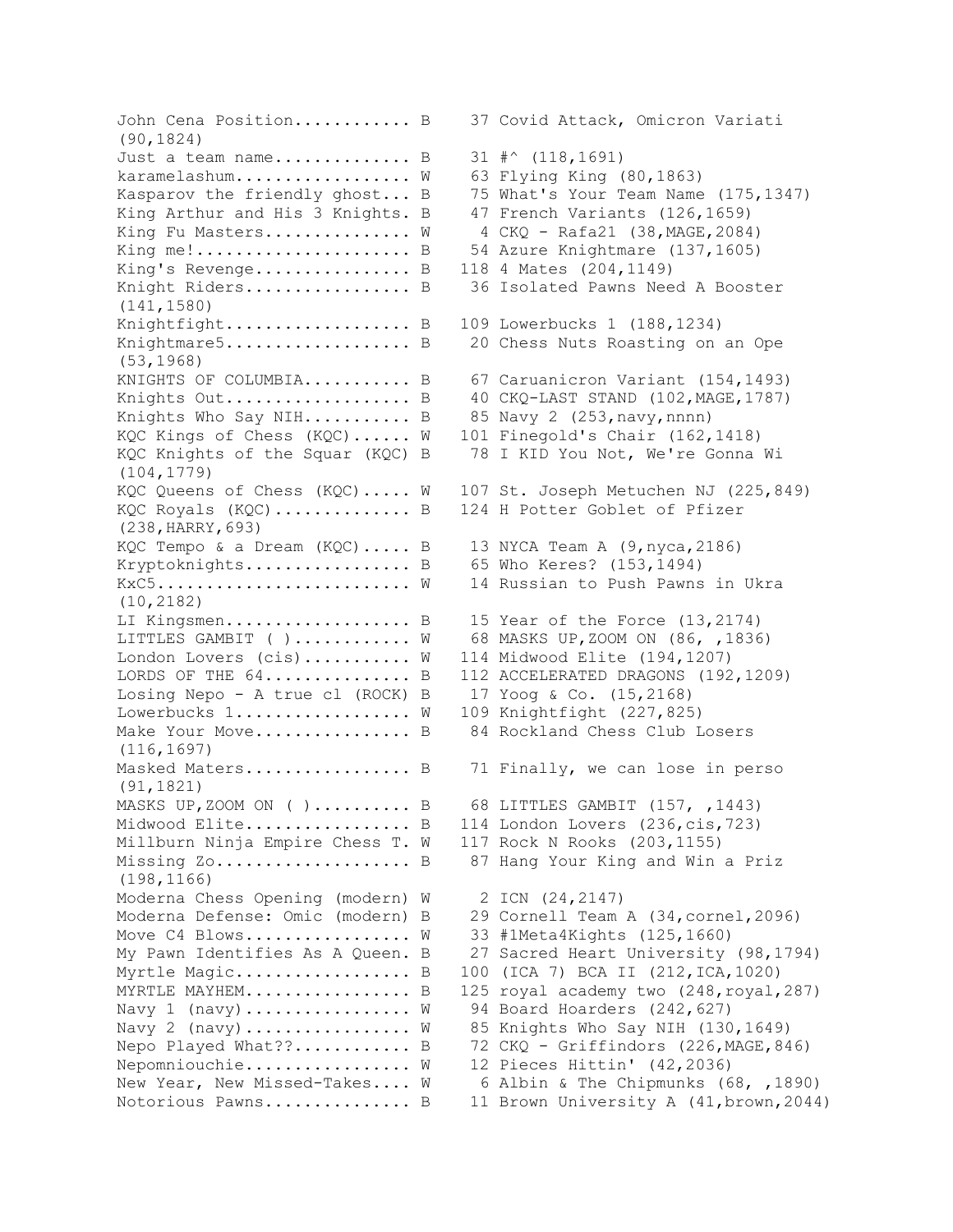NYCA Team A (nyca)........... W 13 KQC Tempo & a Dream  $(44, KQC, 2031)$ NYCA Team B (nyca)........... B 99 Spicy Chicken (210, cis, 1072) NYCA Team C (nyca).............. B 88 Club Degenerates  $(155, 1459)$ NYCA Team D (nyca)............ B 82 Perpetual Knight Tourists (114,1699) OLD GUARD ( )................. W 73 Hyperactive Dragons (166,1409) Omi-Chronos.................. W 30 CKQ - Fantastic four (111,MAGE,1734) Omicron East................. W 80 CKQ - Expendables (197, MAGE, 1168) Omipawns...................... B 32 Destructive Knights and Bisho (55,1962) PatzersPawn..................... B 123 Border Jumpers (237,696) Pawnsylvania..................... B 10 Back to Square A1 (37,2088) Perpetual Knight Tourists..... W 82 NYCA Team D (211, nyca, 1054) Pieces Hittin'................. B 12 Nepomniouchie (7,2188) Poughkeepsie Chess Club....... B 57 Worse Than Nepo's Man Bun (72,1876) Princess Gambit.............. W 81 West Orange Kings (109, wocc, 1754) PRINCETON CLEMENTINE (TIGERS). W 24 Team Wu(Pi) (26,2137) PRINCETON TANGERINE (TIGERS).. W 9 HydroxychloroKings: 2nd Dose (39,2074) Prof L. Axis.................. B 50 DeezKnights (62,1925) Pure Freshman Class (cis)..... B 98 French men don't fou'en mate (143,1574) Pushing Pawns................. W 49 Fartlsen Forever (121,1689) Rain Man....................... B 83 Imagine Winning (228,824) Re-U-Knighted (and it feels s. B 19 Hou's Your Daddy? (17,2164) Ready's Pawndemic (HARRY)..... W 103 ChessNyc3 (176, NYCHE, 1337) ROCHESTER 2 (ROCK)........... W 55 Cornell Team C (138, cornel, 1591) Rock N Rooks.................. B 117 Millburn Ninja Empire Chess T (249,265) Rockland Chess Club Losers.... W 84 Make Your Move (216,961) Rookie Four (Re4).............. B 59 Fighting Inflation by Deflati (76,1872) royal academy one (royal)..... B 120 Dynamic Home Creations (74,1873) royal academy three (royal)... B 119 Chessaholics 2 (206,WOJO,1132) royal academy two (royal)..... W 125 MYRTLE MAYHEM (245,559) RU PLAYING THIS WEEKE (RUTGER) BYE REQUESTED(0.0) Russian Mafia................. B 22 VICTOR (23,2152) Russian to Push Pawns in Ukra. B 14 KxC5 (47,2002) Rutgers Scarlet Knights....... W 111 EAGLEC22 (232, ,754) Ryatt Squad................... W 89 Westpoint 2 (200, west, 1162) Sacred Heart University....... W 27 My Pawn Identifies As A Queen (30,2125) SAHY- Knights of the (succes) W 93 Doyle's Destroyers (233,746) SAHY- Material Girls (succes). W 105 (ICA 8) KNIGHTMARES (220, ICA, 942) SAHY- Rook-ies of the (succes) B 116 SPAM You (243,622) SAHY-- Dawn of the Kn (succes) W 113 Chessbrah Power Bottoms (193,1208) SAHY-- The 4 Blunders (succes) W 86 Weer-A-Pantry (132,1630) Scarsdale Old Fox............. B 70 Check-file-A (88,1829) Sea Pancakes (trcc)............ B 104 Cornell Team D (180, cornel, 1315) She said she was  $1800......$ ..... B 102 ChessNyc4 (217, NYCHE, 956) Sons of Bishops............... B 3 (ICA 1) ICArus (31,ICA,2119)